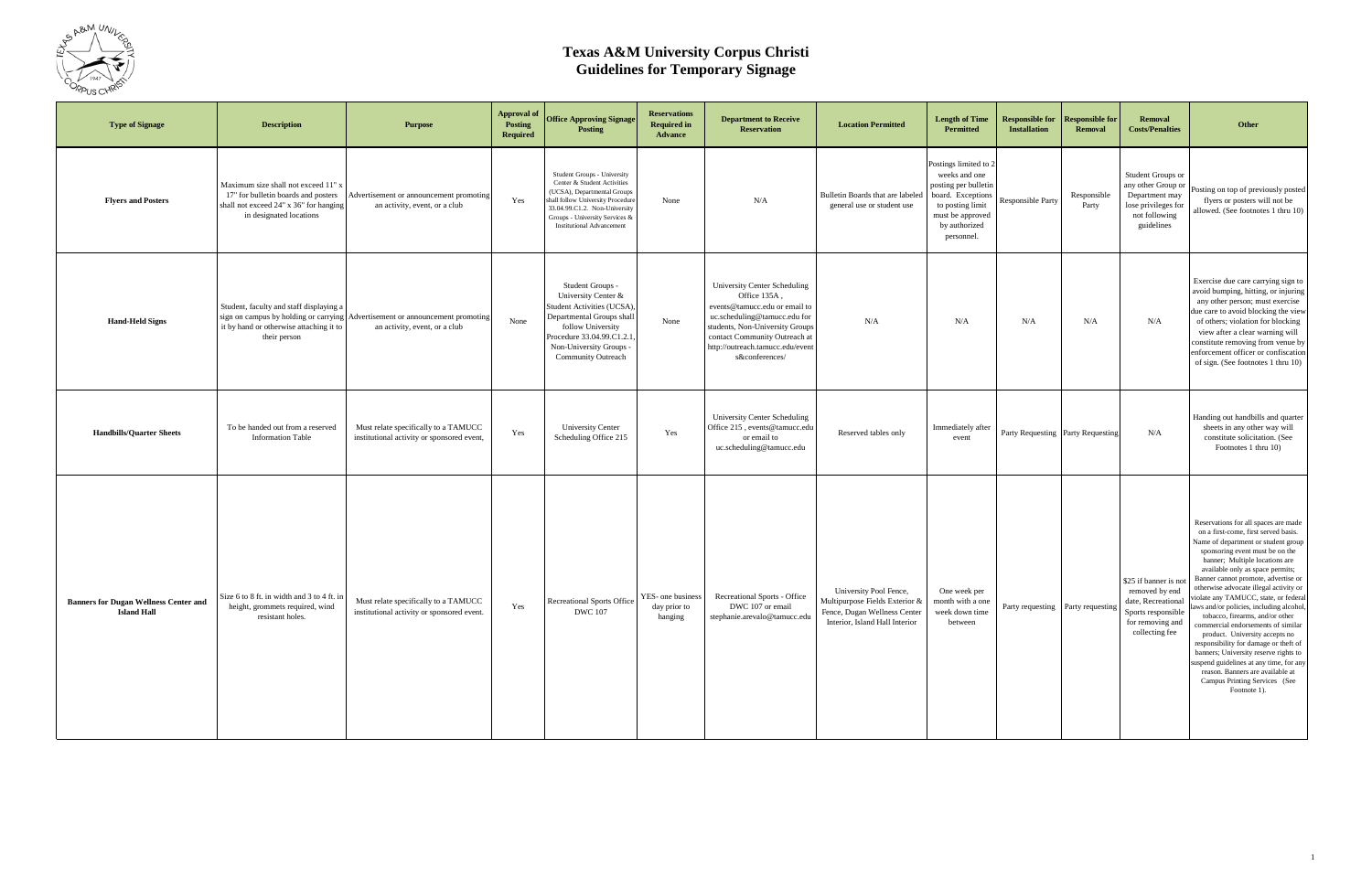

| <b>Type of Signage</b>                     | <b>Description</b>                                                                                | <b>Purpose</b>                                                                     | <b>Approval of</b><br>Posting<br><b>Required</b> | <b>Office Approving Signage</b><br><b>Posting</b> | <b>Reservations</b><br><b>Required in</b><br><b>Advance</b> | <b>Department to Receive</b><br><b>Reservation</b>                                                              | <b>Location Permitted</b>                                                                                                                                                                                                                                                                                                                                                                                                                 | <b>Length of Time</b><br><b>Permitted</b>                     | <b>Responsible for</b><br><b>Installation</b> | <b>Responsible for</b><br><b>Removal</b> | <b>Removal</b><br><b>Costs/Penalties</b>                                                                        | Other                                                                                                                                                                                                                                                                                                                                                                                                                                                                                                                                                                                                                                                                                                                      |
|--------------------------------------------|---------------------------------------------------------------------------------------------------|------------------------------------------------------------------------------------|--------------------------------------------------|---------------------------------------------------|-------------------------------------------------------------|-----------------------------------------------------------------------------------------------------------------|-------------------------------------------------------------------------------------------------------------------------------------------------------------------------------------------------------------------------------------------------------------------------------------------------------------------------------------------------------------------------------------------------------------------------------------------|---------------------------------------------------------------|-----------------------------------------------|------------------------------------------|-----------------------------------------------------------------------------------------------------------------|----------------------------------------------------------------------------------------------------------------------------------------------------------------------------------------------------------------------------------------------------------------------------------------------------------------------------------------------------------------------------------------------------------------------------------------------------------------------------------------------------------------------------------------------------------------------------------------------------------------------------------------------------------------------------------------------------------------------------|
| <b>Banners for all Athletic Facilities</b> | Size 6 to 8 ft. in width and 3 to 4 ft. in<br>height, grommets required, wind<br>resistant holes. | Must relate specifically to a TAMUCC<br>institutional activity or sponsored event. | Yes                                              | Athletics Office DWC 212                          | YES- one business<br>day prior to<br>hanging                | Athletics Office DWC 212 or<br>email<br>Mark.Bohling@tamucc.edu                                                 | All Athletic Facilities                                                                                                                                                                                                                                                                                                                                                                                                                   | One week per<br>month with a one<br>week down time<br>between | Party requesting Party requesting             |                                          | \$25 if banner is not<br>removed by end<br>date, Athletics<br>responsible for<br>removing and<br>collecting fee | Reservations for spaces are made on<br>first-come, first served basis. Name of<br>department or student group<br>sponsoring event must be on the<br>banner; Multiple locations are<br>available only as space permits;<br>Banner cannot promote, advertise or<br>otherwise advocate illegal activity or<br>violate any TAMUCC, state, or federal<br>laws and/or policies, including alcohol,<br>tobacco, firearms, and/or other<br>commercial endorsements of similar<br>product. University accepts no<br>responsibility for damage or theft of<br>banners; University reserve rights to<br>suspend guidelines at any time, for any<br>reason. Banners are available at<br>Campus Printing Services. (See<br>Footnote 1). |
| <b>Banners - Other Locations</b>           | Size 6 to 8 ft. in width and 3 to 4 ft. in<br>height, grommets required, wind<br>resistant holes. | Must relate specifically to TAMUCC<br>institutional activity or sponsored event.   | Yes                                              | <b>University Center</b><br>Scheduling Office 215 | YES- one business<br>day prior to<br>hanging                | <b>University Center Scheduling</b><br>Office 215, events@tamucc.edu<br>or email to<br>uc.scheduling@tamucc.edu | University Center locations and<br>the following outdoor locations:<br>Corpus Christi Hall East<br>Corridor View from Ocean Drive<br>Sidewalk; Center for Science<br>Breezeway; Library Breezeway<br>Viewed just around the corner of<br>Island Welcome Center; Center<br>for the Arts Walkway towards<br>Round Building; Island<br><b>Boulevard Entrance and Sand</b><br><b>Dollar Boulevard Entrance;</b><br>Glasscock Sidewall & Fence | One week per<br>month with a one<br>week down time<br>between | Party requesting Party requesting             |                                          | \$25 if banner is not<br>removed by end<br>date                                                                 | Reservations for spaces are made on<br>first-come, first served basis. Name of<br>department or student group<br>sponsoring event must be on the<br>banner; Multiple locations are<br>available only as space permits;<br>Banner cannot promote, advertise or<br>otherwise advocate illegal activity or<br>violate any TAMUCC, state, or federal<br>laws and/or policies, including alcohol,<br>tobacco, firearms, and/or other<br>commercial endorsements of similar<br>product. University accepts no<br>responsibility for damage or theft of<br>banners; University reserve rights to<br>suspend guidelines at any time, for any<br>reason. Banners are available at<br>Campus Printing Services. (See<br>Footnote 1)  |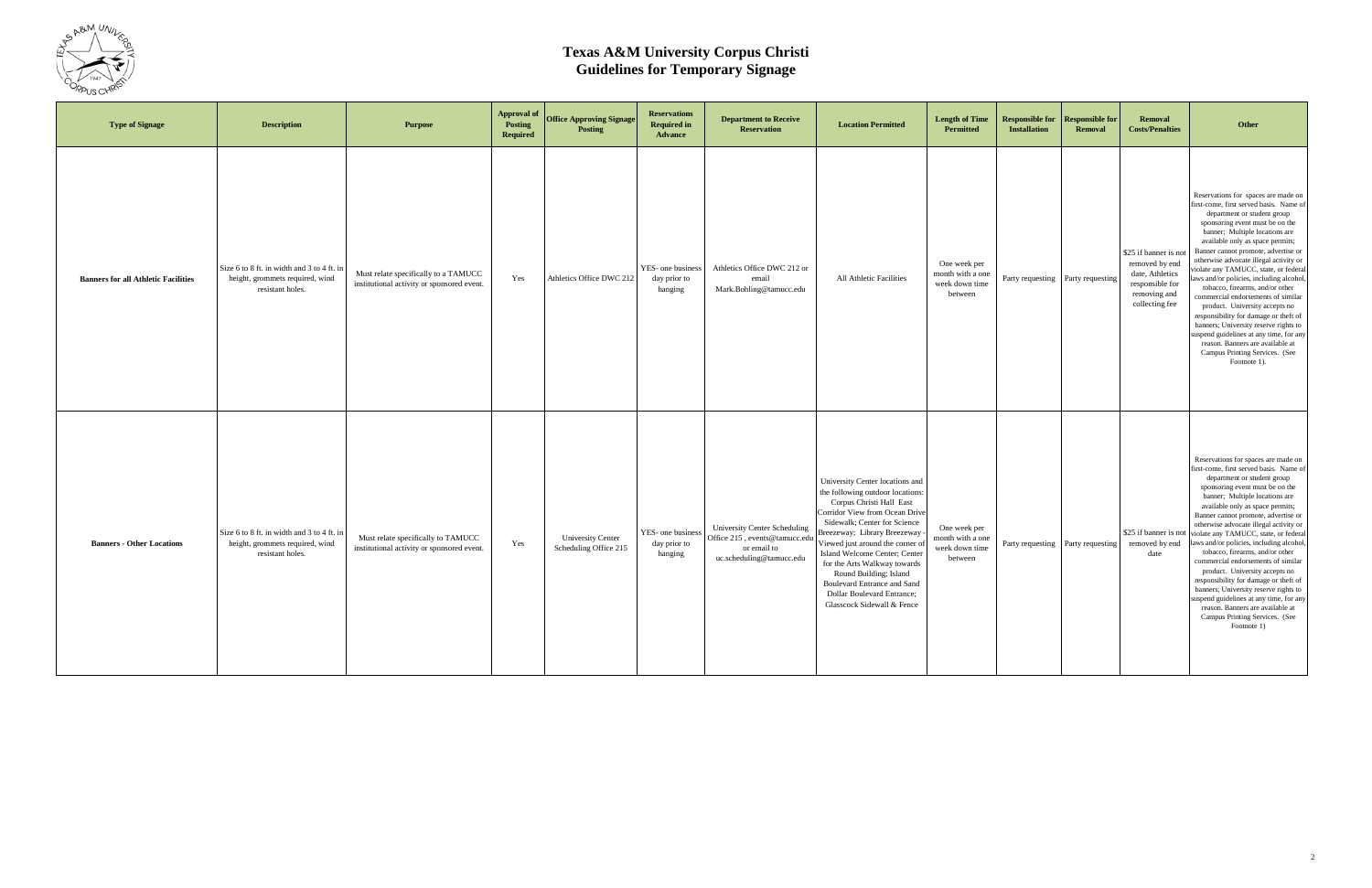

| <b>Type of Signage</b>                                            | <b>Description</b>                                                                                                                                                                                                   | <b>Purpose</b>                                                                                                                                                                                                               | <b>Approval of</b><br><b>Posting</b><br><b>Required</b> | <b>Office Approving Signage</b><br><b>Posting</b>                                                   | <b>Reservations</b><br><b>Required in</b><br><b>Advance</b>                    | <b>Department to Receive</b><br><b>Reservation</b>                                                                                                                  | <b>Location Permitted</b>                                                                                                                                                                                                                                                                                                                                                                                                                                                                                                                                                                                                                                                                                                                                     | <b>Length of Time</b><br>Permitted                                                  | <b>Responsible for</b><br><b>Installation</b>                                                              | <b>Responsible for</b><br><b>Removal</b>                                                             | <b>Removal</b><br><b>Costs/Penalties</b>              | Other                                                                                                                                                                                                                                                                                |
|-------------------------------------------------------------------|----------------------------------------------------------------------------------------------------------------------------------------------------------------------------------------------------------------------|------------------------------------------------------------------------------------------------------------------------------------------------------------------------------------------------------------------------------|---------------------------------------------------------|-----------------------------------------------------------------------------------------------------|--------------------------------------------------------------------------------|---------------------------------------------------------------------------------------------------------------------------------------------------------------------|---------------------------------------------------------------------------------------------------------------------------------------------------------------------------------------------------------------------------------------------------------------------------------------------------------------------------------------------------------------------------------------------------------------------------------------------------------------------------------------------------------------------------------------------------------------------------------------------------------------------------------------------------------------------------------------------------------------------------------------------------------------|-------------------------------------------------------------------------------------|------------------------------------------------------------------------------------------------------------|------------------------------------------------------------------------------------------------------|-------------------------------------------------------|--------------------------------------------------------------------------------------------------------------------------------------------------------------------------------------------------------------------------------------------------------------------------------------|
| <b>Stakes/Lawn Signs</b>                                          | Stake is a piece of wood or metal<br>pointed at one end for driving into the<br>ground as a marker/sign. May not be<br>placed more than 12" into the ground                                                          | Must relate specifically to a TAMUCC<br>institutional activity or sponsored event,<br>determination if allowing stake/lawn signs<br>for same event to be installed at multiple<br>locations will be allowed if space permits | Yes                                                     | University Center<br>Scheduling Office 215 for<br>student organizations and<br>departmental groups. | YES - Sign may not<br>be erected more<br>than 7 days in<br>advance             | University Center Scheduling<br>Office 215 or email<br>uc.scheduling@tamucc.edu                                                                                     | Bay Hall Stake Signs; Sidewalk-<br>Westside of Bay Hall; East Side o<br>Center for the Arts; East Side of<br>Corpus Christi Hall; Lee Plaza<br>Green Space, Walkway between<br>'enter for Instruction and Center fo<br>Science, University Center Palm<br>Court, Westside of University<br>Center in Green Space; Southside of<br>Engineering Building; Approaching<br>between Glasscock & Library from<br>Sailboat Parking Lot; Approaching<br>Library from Westside; Eastside of<br>Center for Instruction; Sidewalk on<br>Southside of Center for Instruction:<br>East-West Sidewalk between<br>University Center and Dugan<br>Vellness Center; Island Boulevard<br>Sand Dollar Boulevard. Softball<br>field between left field and<br>multipurpose fields | Stake signs must be<br>promptly removed<br>within 2 days after<br>an event or cause | Party requesting Party requesting                                                                          |                                                                                                      | \$25 fee if removed<br>by Facility Services           | Quantities of signs may be limited<br>due to multiple events. (See<br>Footnotes 1 thru 10)                                                                                                                                                                                           |
| <b>Ribbons and Markers</b>                                        | Ribbons and markers made of any<br>material may only be tied around trees<br>and lamp posts on the two main entry<br>boulevards to campus. Will only be<br>permitted for one event or cause at<br>any one given time | Must relate specifically to a TAMUCC<br>institutional activity or sponsored event.                                                                                                                                           | Yes                                                     | Appropriate Vice President                                                                          | YES - Ribbons or<br>markers may not be<br>erected more than<br>days in advance | <b>University Center Scheduling</b><br>Office 215, events@tamucc.edu<br>or email<br>uc.scheduling@tamucc.edu after<br>approved by the appropriate Vice<br>President | Ribbons and markers made of<br>any material may only be tied<br>around trees and lamp posts on<br>the two main entry boulevards to days after the event<br>campus. Exceptions to this<br>guideline must be requested                                                                                                                                                                                                                                                                                                                                                                                                                                                                                                                                          | Must be removed 2                                                                   | Party requesting Party requesting                                                                          |                                                                                                      | \$25 fee if removed<br><b>Facility Services</b>       | See Footnote 1 thru 10)                                                                                                                                                                                                                                                              |
| <b>Lawn Boards</b>                                                | Boards usually made of plywood or<br>material approved by Facility Services<br>used to publicize university activity or<br>event                                                                                     | Must relate specifically to a TAMUCC<br>institutional activity or sponsored event.                                                                                                                                           | Yes                                                     | Appropriate Vice President                                                                          | YES - Sign may not<br>be erected more<br>than 7 days in<br>advance             | University Center Scheduling<br>Office 215, events@tamucc.edu<br>or email<br>uc.scheduling@tamucc.edu after<br>approved by the appropriate Vice<br>President        | Only one lawn board permitted<br>at each entrance to the<br>University at any one given time.<br>Other locations include the East<br>Lawn, Bay Hall Lawn, outside Must be removed 2<br>reserved location near the<br>University Center, Camden-<br>Miramar, grassy area between<br>Center for the Arts and Corpus<br>Christi Hall                                                                                                                                                                                                                                                                                                                                                                                                                             | days after the event                                                                | Organization or<br>Department will<br>facilitate proper<br>placement through<br><b>Facilities Services</b> | Organization or<br>Department will<br>facilitate proper<br>removal through<br>Facilities<br>Services |                                                       | Lawn boards may only be reserved<br>by recognized student<br>organizations and/or university<br>departments. They may only be<br>reserved for special university-wide<br>events/programs (i.e., Island Day,<br>Homecoming Elections, Student<br>Government Elections, etc.).         |
| <b>Directional Signage for Pedestrians and</b><br><b>Vehicles</b> | Built to University Printing Services<br>Specifications                                                                                                                                                              | Must relate specifically to a TAMUCC<br>institutional activity or sponsored event.                                                                                                                                           | Yes                                                     | <b>University Printing</b><br>Services                                                              | Yes - Advanced<br>notice of 5 days                                             | University Printing Services -<br>email<br>campus.copies@tamucc.edu                                                                                                 | Location for additional direction<br>to an event or gathering                                                                                                                                                                                                                                                                                                                                                                                                                                                                                                                                                                                                                                                                                                 | Must be removed<br>the following<br>business day after<br>event                     | <b>University Printing</b><br>Services                                                                     | University<br>Printing Services                                                                      | \$25 dollar fee if<br>removed by Facility<br>Services | Directional Signage for Pedestrians<br>and Vehicles must be custom-made<br>by University Printing Shop. Non-<br>university groups must utilize<br>university approved signage<br>provided by University Printing<br>Services and requests coordinated<br>through Community Outreach. |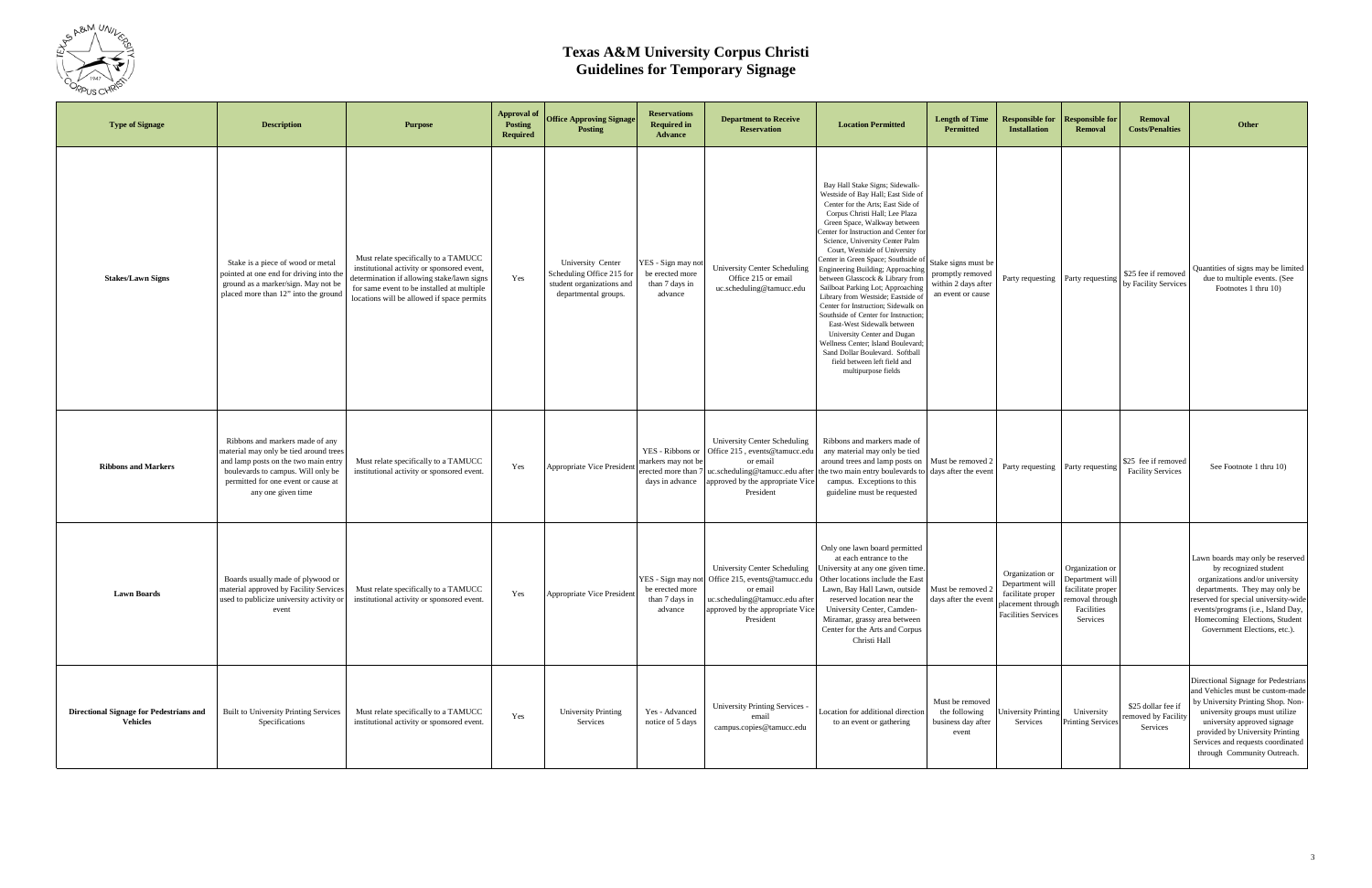

| <b>Type of Signage</b>   | <b>Description</b>                                                                                                                                                                    | <b>Purpose</b>                                                                       | <b>Approval of</b><br>Posting<br>Required | <b>Office Approving Signage</b><br>Posting                                         | <b>Reservations</b><br><b>Required in</b><br><b>Advance</b>     | <b>Department to Receive</b><br><b>Reservation</b>                                                                                                                                                              | <b>Location Permitted</b>                                                                                                                                                             | <b>Length of Time</b><br>Permitted                                     | <b>Responsible for</b><br><b>Installation</b> | <b>Responsible for</b><br><b>Removal</b> | <b>Removal</b><br><b>Costs/Penalties</b>                                                                                                                               | <b>Other</b>                                                                                                                                                                                                                                                                                                                                                                         |
|--------------------------|---------------------------------------------------------------------------------------------------------------------------------------------------------------------------------------|--------------------------------------------------------------------------------------|-------------------------------------------|------------------------------------------------------------------------------------|-----------------------------------------------------------------|-----------------------------------------------------------------------------------------------------------------------------------------------------------------------------------------------------------------|---------------------------------------------------------------------------------------------------------------------------------------------------------------------------------------|------------------------------------------------------------------------|-----------------------------------------------|------------------------------------------|------------------------------------------------------------------------------------------------------------------------------------------------------------------------|--------------------------------------------------------------------------------------------------------------------------------------------------------------------------------------------------------------------------------------------------------------------------------------------------------------------------------------------------------------------------------------|
| <b>Marquees</b>          | Existing marquees around campus                                                                                                                                                       | Must relate specifically to a TAMUCC<br>institutional activity or sponsored event,   | Yes                                       | <b>University Printing</b><br>Services                                             | Yes - First come,<br>first served basis<br>for a reasonable fee | University groups - University<br>Printing Services - email<br>campus.copies@tamucc.edu;<br>Non-university group through<br>the Community Outreach Office<br>http://outreach.tamucc.edu/event<br>s&conferences/ | Throughout campus                                                                                                                                                                     | Posted day before,<br>removed at the end<br>of the day of the<br>event | <b>University Printing</b><br>Services        | University<br><b>Printing Services</b>   | N/A                                                                                                                                                                    |                                                                                                                                                                                                                                                                                                                                                                                      |
| <b>Sidewalk Chalking</b> | Temporary chalk to be used on<br>sidewalks that are open to the sky, in<br>order to be washed away by the rain.<br>Should not be done on engraved<br>pavers, walls, and/or buildings. | Must relate specifically to a TAMUCC<br>institutional activity or sponsored event.   | No                                        | None                                                                               | None                                                            | N/A                                                                                                                                                                                                             | Sidewalks that are open to the<br>sky, where the chalk will be<br>washed away by rain.                                                                                                | Until washed off.                                                      | Party Requesting                              | N/A                                      | Student and/or<br>university groups<br>may be charged<br>cleaning fees if<br>placed in<br>unauthorized<br>locations. \$25 fee if<br>removed by<br>Facilities Services. | Chalk may not cover another<br>organization chalking. Permanent<br>chalking is not permitted, Chalking<br>not allowed on engraved pavers,<br>walls, and/or buildings, Footnote 1<br>thru $10$ )                                                                                                                                                                                      |
| <b>Stickers/Decals</b>   | Permanent or temporary may not be<br>affixed to any campus property unless<br>university approved                                                                                     | Must relate specifically to a TAMUCC<br>institutional initiative or sponsored event. | Yes                                       | <b>Facilities Services</b>                                                         | Yes                                                             | Facility Services at 361-825-<br>2324                                                                                                                                                                           | Specific to university initiative<br>or event.                                                                                                                                        | Specific to<br>university initiative Facilities Services<br>or event.  |                                               | Facilities<br>Services                   | N/A                                                                                                                                                                    |                                                                                                                                                                                                                                                                                                                                                                                      |
| <b>Window Painting</b>   | The use of paint on windows is<br>extremely limited. Exception: must<br>relate specifically to a TAMUCC<br>institutional activity or sponsored<br>event and receive proper approval   | Promotion of an activity and/or event                                                | Yes                                       | Exception will be granted<br>and coordinated through<br><b>Facilities Services</b> | Yes                                                             | Facility Services at 361-825-<br>2324                                                                                                                                                                           | University Center, Dugan<br>Wellness Center, Driftwood,<br>Corpus Christi Hall, Sandpiper,<br>Bayhall, University Services<br>Center, Student Services Center<br>with proper approval | Must be removed<br>within two business<br>days after the event         | Party Requesting Party requesting             |                                          | Removal fees wil<br>be assessed by<br>Facility Services;<br>Work orders must<br>be submitted<br>through<br>iservicedesk.tamuco<br>.edu                                 | Windows may not be painted for<br>events or causes by organizations<br>However, there may be exceptions<br>granted. Organizations wishing to<br>use window paint must receive<br>permission and coordinate through<br>Facilities Services at 361-825-2324<br>for education and general facilities<br>and through the appropriate<br>managing department for auxiliary<br>facilities. |